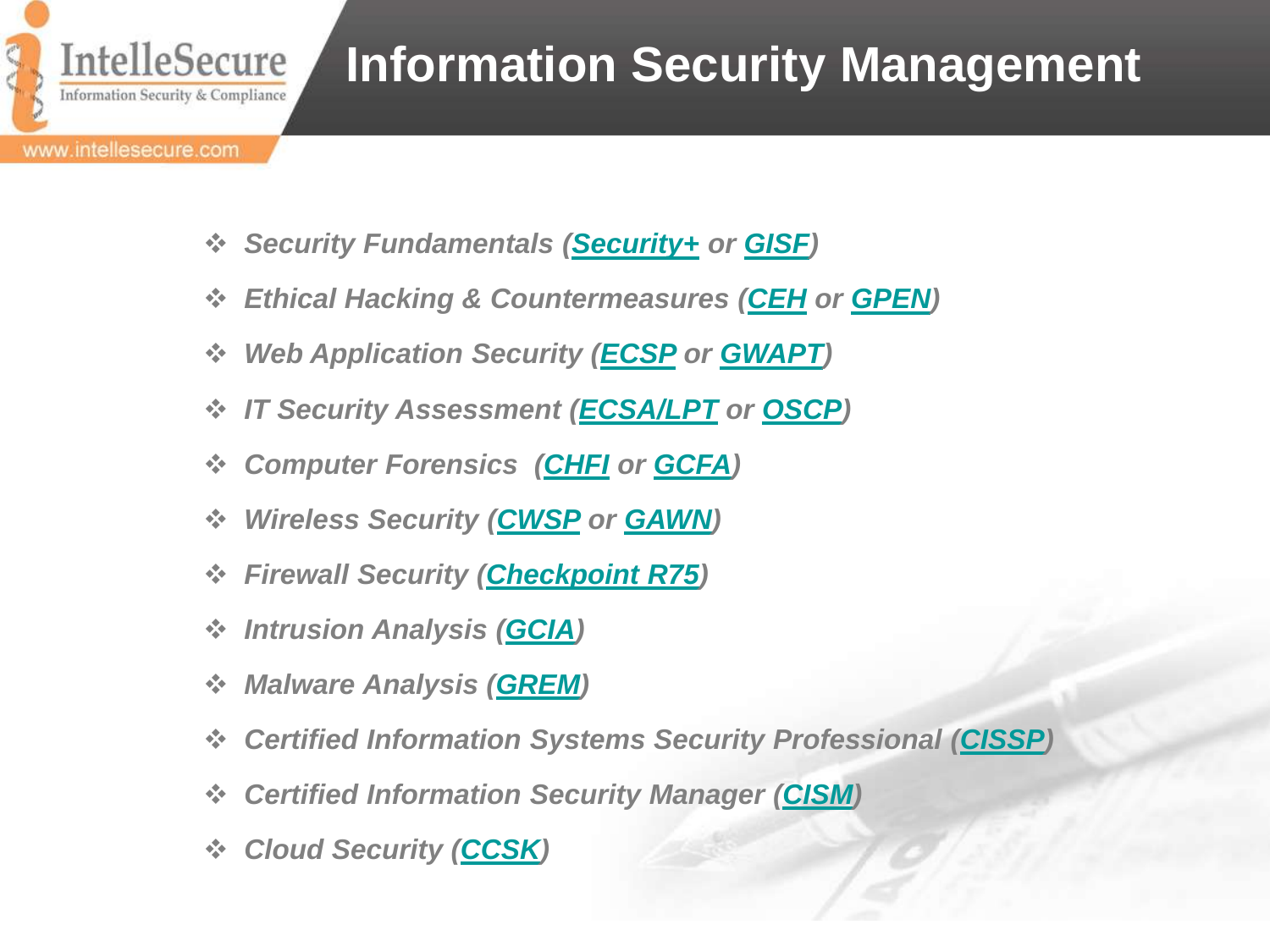

# **Security Fundamentals**

*[Home](#page-0-0)*

### *Security Fundamentals*

**Security Fundamentals** covers all fundamentals requirements of security such as *Network Security, Compliance and Operational Security, Threats and Vulnerabilities, Application, Data and Host Security, Access Control and Identity Management, Cryptography*.

Our workshop ensures that participants understand how to anticipate security risks and guard against them by applying knowledge of security concepts, tools, and procedures taught in the workshop.

**Prerequisite:** Basic computing skills and some knowledge of networking concepts **Workshop Duration:** 2 days **Schedule:** [Training Calendar](http://www.intellesecure.com/training_calendar.php)

<span id="page-1-0"></span>

| <b>Examination</b>     | Security+               | <b>GISF</b>             |
|------------------------|-------------------------|-------------------------|
| Certifying Body        | <b>CompTIA</b>          | <b>SANS Institute</b>   |
| Exam Fee               | <b>US\$ 225</b>         | <b>US\$ 999</b>         |
| <b>Exam Duration</b>   | 1.5 hours               | 2 hours                 |
| Exam Type              | <b>Online Proctored</b> | <b>Online Proctored</b> |
| <b>Exam Questions</b>  | 100 multiple choice     | 75 multiple choice      |
| <b>Exam Pass Score</b> | 75%                     | 70%                     |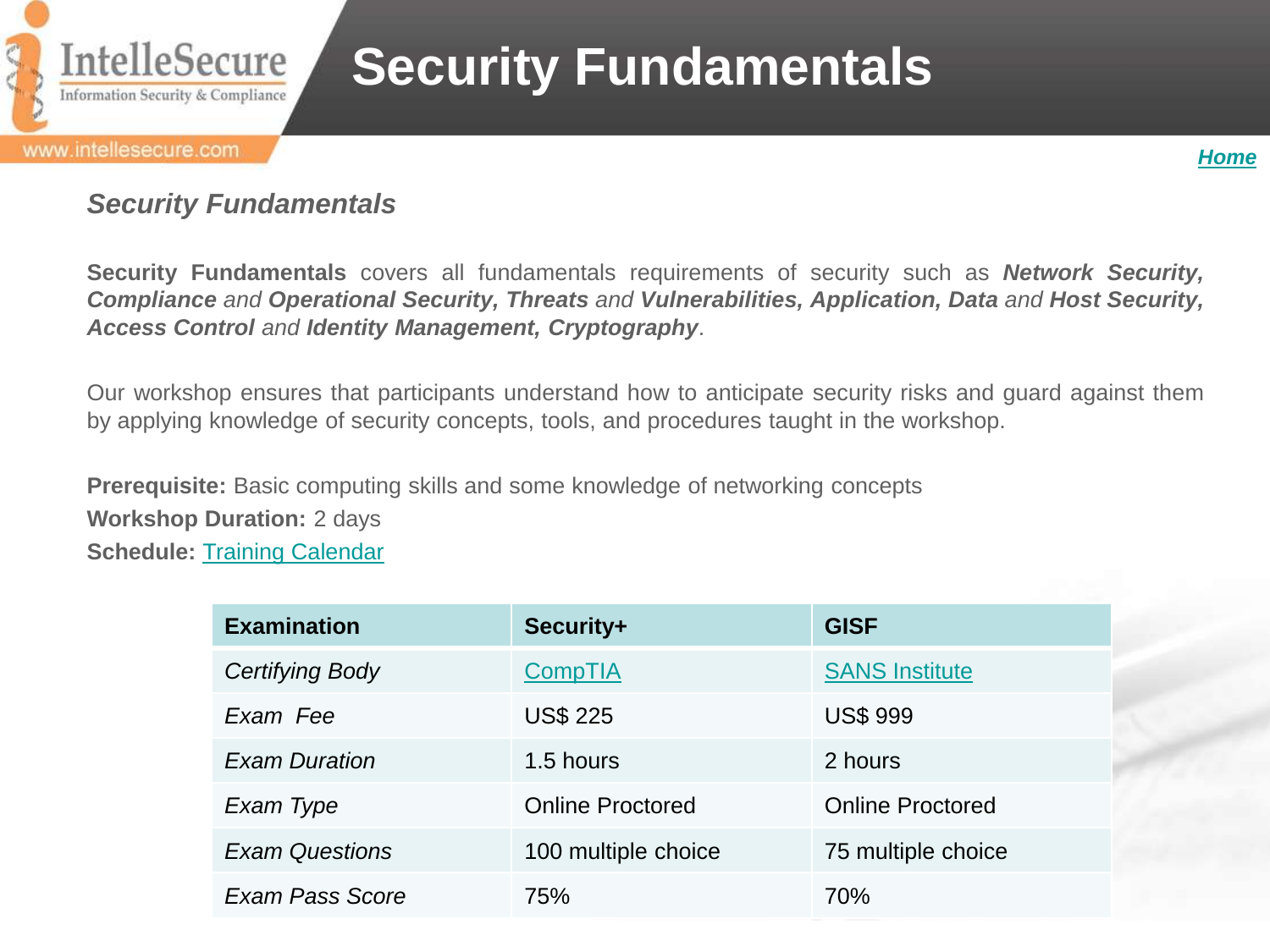

# **Ethical Hacking & Countermeasures**

#### www.intellesecure.com



### *Ethical Hacking & Countermeasures*

**Ethical Hacking & Countermeasures** helps participants understand various tools which are used for hacking and how to develop countermeasures against these.

Many of today's top hacking tools and methodologies like *Network Scanning, Password Cracking, Steganography, ARP Spoofing, Denial of Service, Session Hijacking, SQL Injection, Cross Side Scripting,* **Buffer Overflows** are explained thoroughly in our hands-on workshop by senior security professionals who handle **VAPT** (**V**ulnerability **A**ssessment & **P**enetration **T**esting) on a regular basis.

**Prerequisite:** Adequate knowledge of networking operating systems and TCP/IP fundamentals **Workshop Duration:** 4 days **Schedule:** [Training](http://www.intellesecure.com/training_calendar.php) [Calendar](http://www.intellesecure.com/training_calendar.php)

<span id="page-2-0"></span>

| <b>Examination</b>     | <b>CEH</b>              | <b>GPEN</b>             |
|------------------------|-------------------------|-------------------------|
| Certifying Body        | <b>EC-Council</b>       | <b>SANS Institute</b>   |
| Exam Fee               | <b>US\$ 500</b>         | <b>US\$ 999</b>         |
| <b>Exam Duration</b>   | 4 hours                 | 3 hours                 |
| Exam Type              | <b>Online Proctored</b> | <b>Online Proctored</b> |
| <b>Exam Questions</b>  | 150 multiple choice     | 115 multiple choice     |
| <b>Exam Pass Score</b> | 70%                     | 74%                     |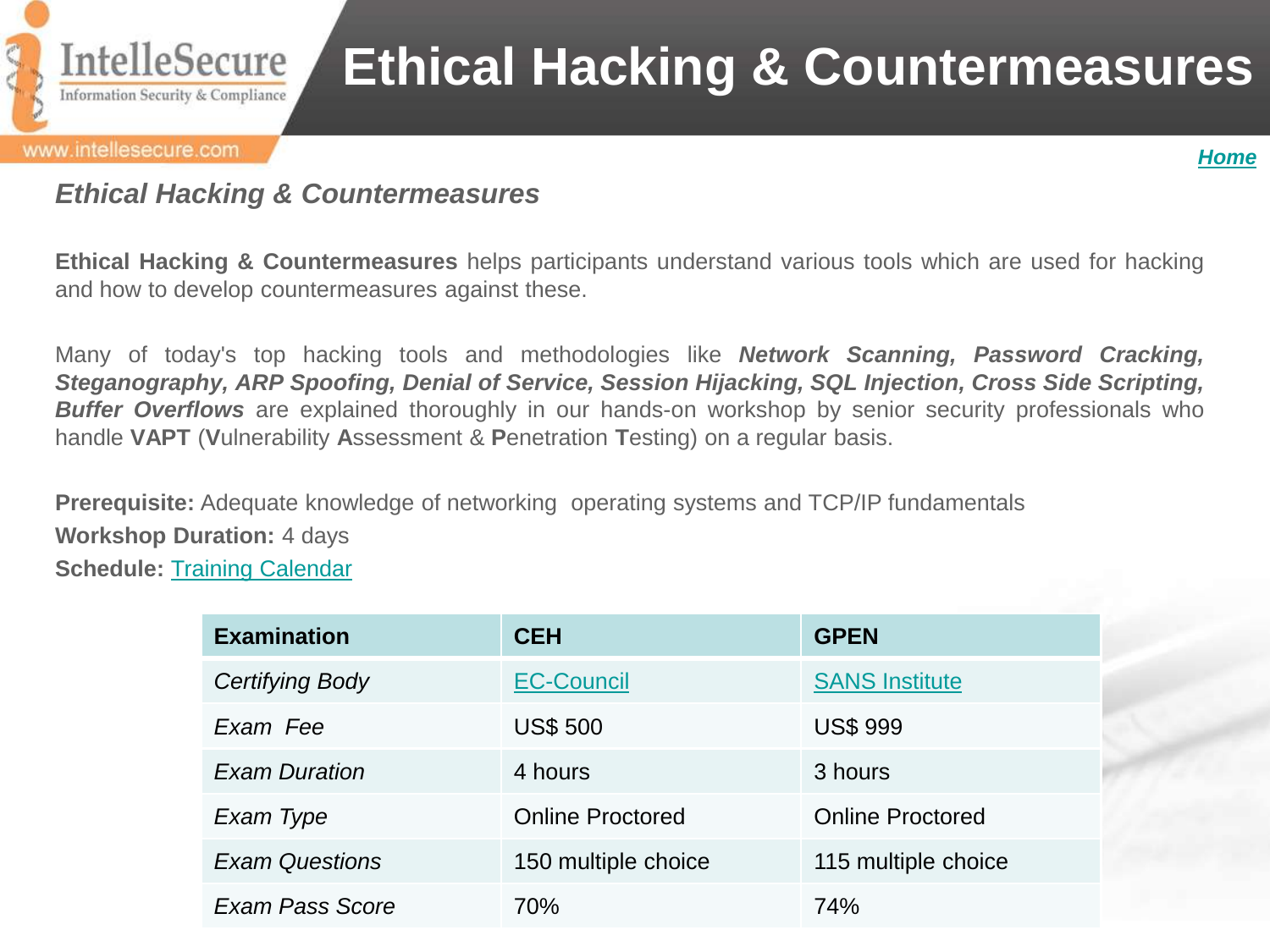

# **Web Application Security**

#### www.intellesecure.com



### *Web Application Security*

**Web Application Security** training helps participants understand the vulnerabilities in web applications and how to prevent these by adopting secure design principles in all phases of the **SDLC** (**S**oftware **D**evelopment **L**ife **C**ycle).

Our workshop covers *security testing, code review, threat modeling* using various tools and methodologies prescribed by **O**pen **W**eb **A**pplication **S**ecurity **P**roject (**OWASP**) **Top 10** and outlined in the **C**ommon **W**eakness **E**numeration (**CWE**) **Top 25**.

**Prerequisite:** Exposure to software programming / coding, developing applications and / or requirement to audit applications from a security perspective.

**Workshop Duration:** 2 days

<span id="page-3-0"></span>**Schedule:** [Training Calendar](http://www.intellesecure.com/training_calendar.php)

| <b>Examination</b>     | <b>ECSP</b>             | <b>GWAPT</b>            |
|------------------------|-------------------------|-------------------------|
| Certifying Body        | <b>EC-Council</b>       | <b>SANS Institute</b>   |
| Exam Fee               | <b>US\$ 250</b>         | <b>US\$ 999</b>         |
| <b>Exam Duration</b>   | 2 hours                 | 2 hours                 |
| Exam Type              | <b>Online Proctored</b> | <b>Online Proctored</b> |
| <b>Exam Questions</b>  | 50 multiple choice      | 75 multiple choice      |
| <b>Exam Pass Score</b> | 70%                     | 70%                     |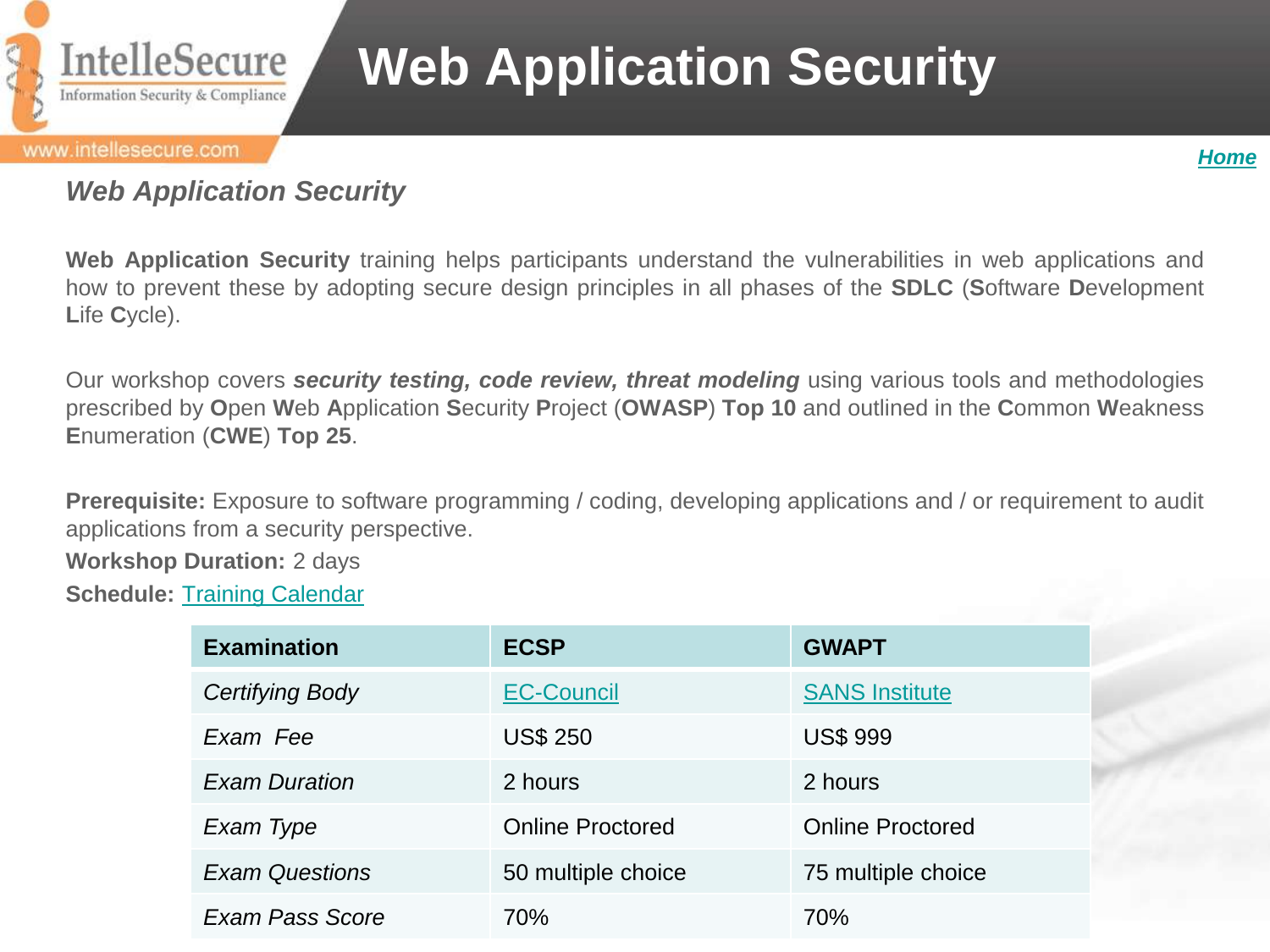

# **IT Security Assessment**



### *IT Security Assessment*

**IT Security Assessment** explores the analytical phase of VAPT. It gives an in depth perspective of advanced hacking and penetration testing methodologies.

Participants understand how to analyze the outcome of using security tools and security testing techniques. Our workshop covers *Vulnerability Assessment, Designing a DMZ, Log Analysis, Penetration Testing Methodologies, Report and Documentation Writing* and is delivered by professional security analysts who handle IT Security Assessments on a regular basis.

**Prerequisite:** Adequate knowledge of hacking methodologies and must have thorough understanding of hacking methodologies and application security flaws

**Workshop Duration:** 4 days

<span id="page-4-0"></span>**Schedule:** [Training](http://www.intellesecure.com/training_calendar.php) [Calendar](http://www.intellesecure.com/training_calendar.php)

| <b>Examination</b>    | <b>ECSA/LPT</b>     | <b>OSCP</b>               |
|-----------------------|---------------------|---------------------------|
| Certifying Body       | <b>EC-Council</b>   | <b>Offensive Security</b> |
| Exam Fee              | US\$ 300 + US\$ 500 | <b>US\$750</b>            |
| <b>Exam Duration</b>  | 2 hours             | 24 hours                  |
| Exam Type             | Online              | <b>Virtual Network</b>    |
| <b>Exam Questions</b> | 50 multiple choice  | Live Penetration Test     |
| Exam Pass Score       | 70%                 | Detailed Test Report      |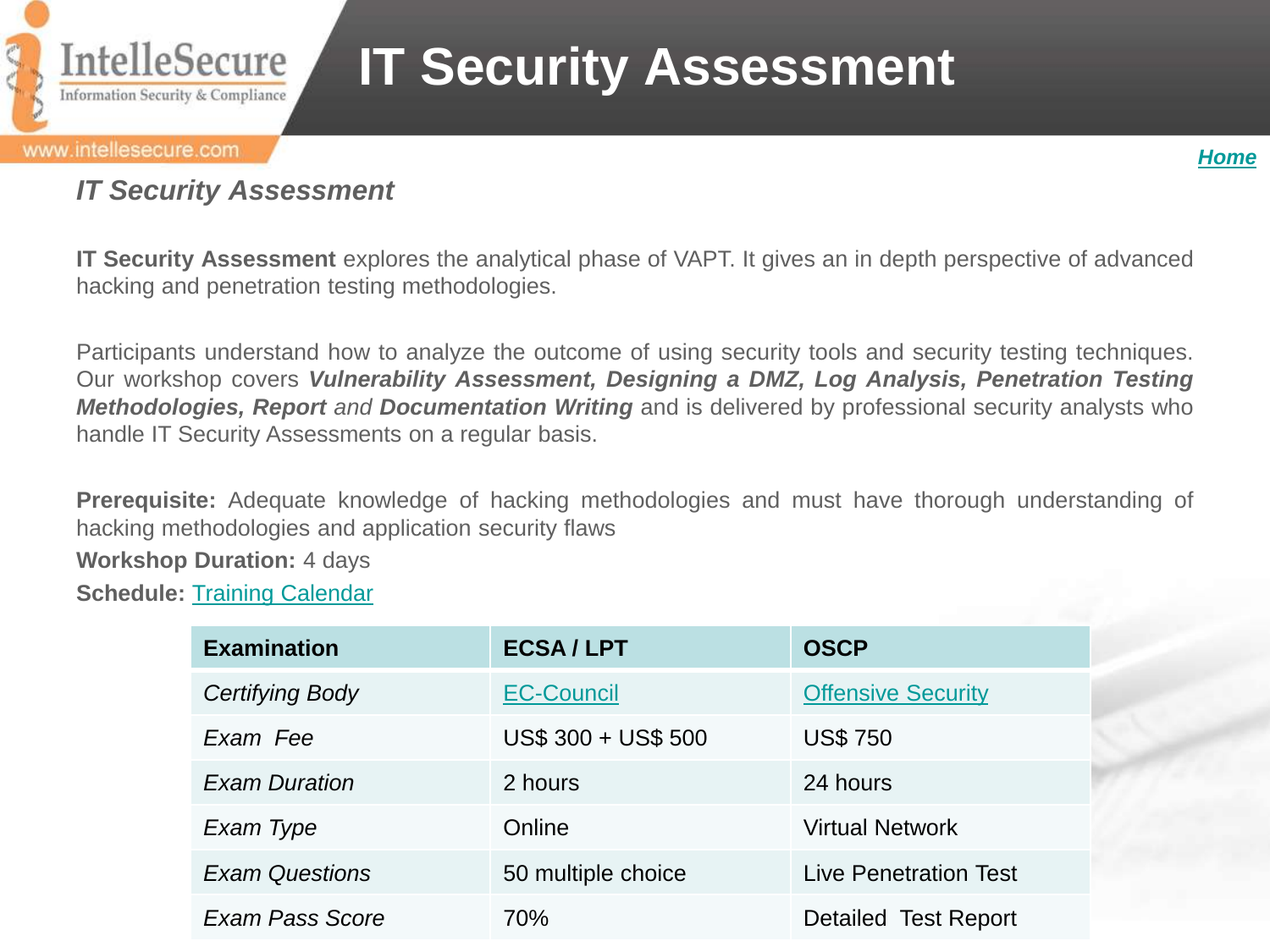

# **Computer Forensics**

## *Computer Forensics*

**Computer Forensics** helps participants understand how to gather digital evidence to show proof of cyber crime which is admissible in a court of law.

Our workshop helps participants understand the *computer forensics investigation process, handling incident response, windows and network forensics, investigating logs and network traffic, data acquisition best practices, recovering deleted files and partitions, log capturing and event correlation, tracking emails and investigating email crimes and mobile forensics*. Participants learn how to use various tools of the forensic trade like **Helix** and **Encase**.

**Prerequisite:** Adequate knowledge of networking, operating systems and hacking methodologies **Workshop Duration:** 4 days **Schedule:** [Training](http://www.intellesecure.com/training_calendar.php) [Calendar](http://www.intellesecure.com/training_calendar.php)

<span id="page-5-0"></span>

| <b>Examination</b>    | <b>CHFI</b>             | <b>GCFA</b>             |
|-----------------------|-------------------------|-------------------------|
| Certifying Body       | <b>EC-Council</b>       | <b>SANS Institute</b>   |
| Exam Fee              | <b>US\$ 500</b>         | <b>US\$ 999</b>         |
| <b>Exam Duration</b>  | 4 hours                 | 3 hours                 |
| Exam Type             | <b>Online Proctored</b> | <b>Online Proctored</b> |
| <b>Exam Questions</b> | 150 multiple choice     | 115 multiple choice     |
| Exam Pass Score       | 70%                     | 69%                     |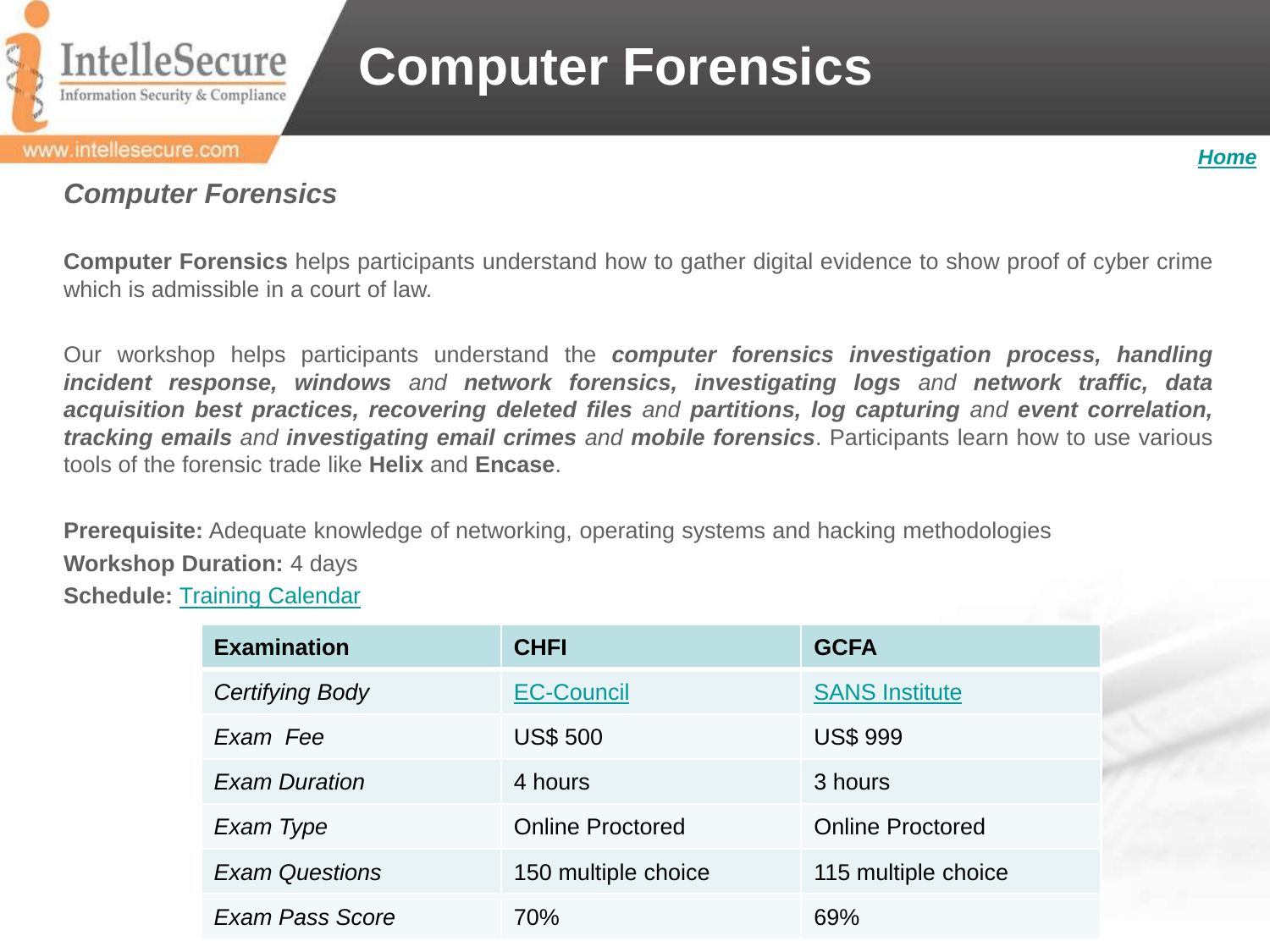

# **Wireless Security**

#### www.intellesecure.com



### *Wireless Security*

**Wireless Security** training helps provide participants with the necessary skills for implementing and managing wireless security in the enterprise. Wireless networks are inherently more vulnerable than wired networks.

Participants will get hands-on experience in configuring, testing, and implementing a broad variety of wireless security solutions. Our workshop helps participants understand how to use various tools such as *NetStumbler, AiroPeek, Kismet, Wireshark* and how hackers attack 802.11 based networks including *WEP cracking*.

**Prerequisite:** Exposure to wireless networking. **Workshop Duration:** 2 days **Schedule:** [Training](http://www.intellesecure.com/training_calendar.php) [Calendar](http://www.intellesecure.com/training_calendar.php)

<span id="page-6-0"></span>

| <b>Examination</b>     | <b>CWSP</b>             | <b>GAWN</b>             |
|------------------------|-------------------------|-------------------------|
| <b>Certifying Body</b> | <b>CWNP</b>             | <b>SANS Institute</b>   |
| Exam Fee               | <b>US\$ 225</b>         | <b>US\$ 999</b>         |
| <b>Exam Duration</b>   | 1.5 hours               | 4 hours                 |
| Exam Type              | <b>Online Proctored</b> | <b>Online Proctored</b> |
| <b>Exam Questions</b>  | 60 multiple choice      | 150 multiple choice     |
| Exam Pass Score        | 70%                     | 70%                     |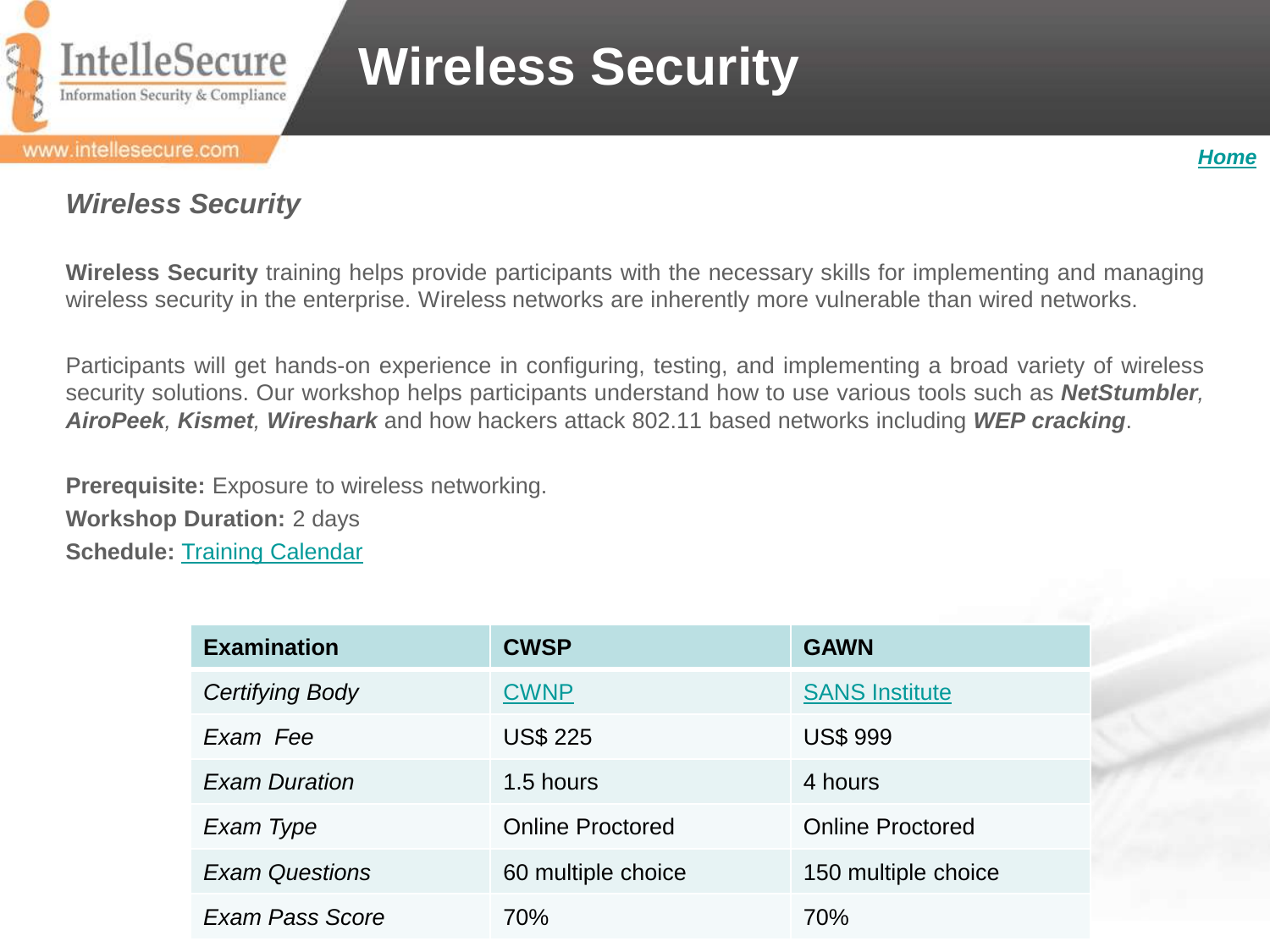

# **Firewall Security**

#### www.intellesecure.com

*[Home](#page-0-0)*

## *Checkpoint R75*

**Checkpoint R75** course covers concepts and skills necessary to implement, configure and maintain Checkpoint Software Blades including Firewall, IPSEC VPN, IPS, IPSO, network policy management, logging, status and monitoring, URL filtering, anti-virus, anti-malware, anti-spam & email security.

Our workshop teaches participants how to configure a Security Policy and learn about managing and monitoring a secure network. In addition, participants will upgrade and configure a Security Gateway to implement a virtual private network for both internal and external, remote users.

<span id="page-7-0"></span>**Prerequisite:** Adequate knowledge of networking, Windows and/or UNIX and TCP/IP fundamentals. **Workshop Duration:** 3 days **Schedule:** [Training](http://www.intellesecure.com/training_calendar.php) [Calendar](http://www.intellesecure.com/training_calendar.php)

| <b>Examination</b>    | <b>CCSA</b>             |
|-----------------------|-------------------------|
| Certifying Body       | <b>Checkpoint</b>       |
| Exam Fee              | <b>US\$ 200</b>         |
| <b>Exam Duration</b>  | 2 hours                 |
| Exam Type             | <b>Online Proctored</b> |
| <b>Exam Questions</b> | 90 multiple choice      |
| Exam Pass Score       | 70%                     |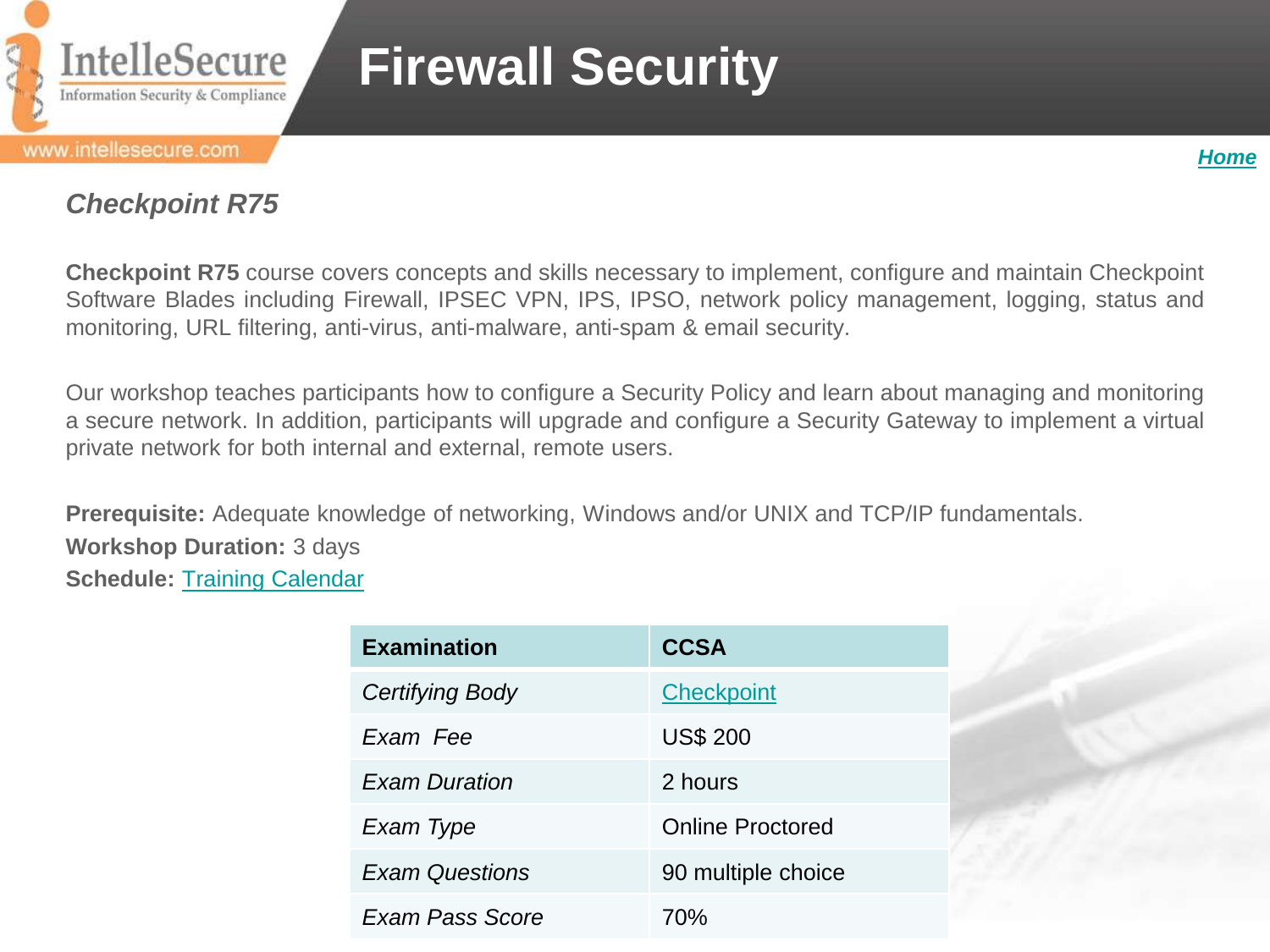

# **Intrusion Analysis**

#### www.intellesecure.com



### *Intrusion Analysis*

**Intrusion Analysis** helps participants understand how to examine the packet decode from network intrusion detection systems. A skilled intrusion analyst will be able to analyze packets to reduce the likelihood of false positives and also be able to proactively update signatures and apply new filters to deal with emerging threats.

Our workshop gives a better understanding of intrusion analysis from an industry perspective - how to detect intrusions, monitor, interpret and analyze network traffic and related log files, how to use Snort to detect intrusions, how to do signature analysis of attacks.

**Prerequisite:** Adequate knowledge of network security, intrusion detection, log analysis and incident response. **Workshop Duration:** 2 days **Schedule:** [Training](http://www.intellesecure.com/training_calendar.php) [Calendar](http://www.intellesecure.com/training_calendar.php)

| <b>Examination</b>     | <b>GCIA</b>             |
|------------------------|-------------------------|
| Certifying Body        | <b>SANS Institute</b>   |
| Exam Fee               | <b>US\$ 999</b>         |
| <b>Exam Duration</b>   | 4 hours                 |
| Exam Type              | <b>Online Proctored</b> |
| <b>Exam Questions</b>  | 150 multiple choice     |
| <b>Exam Pass Score</b> | 67%                     |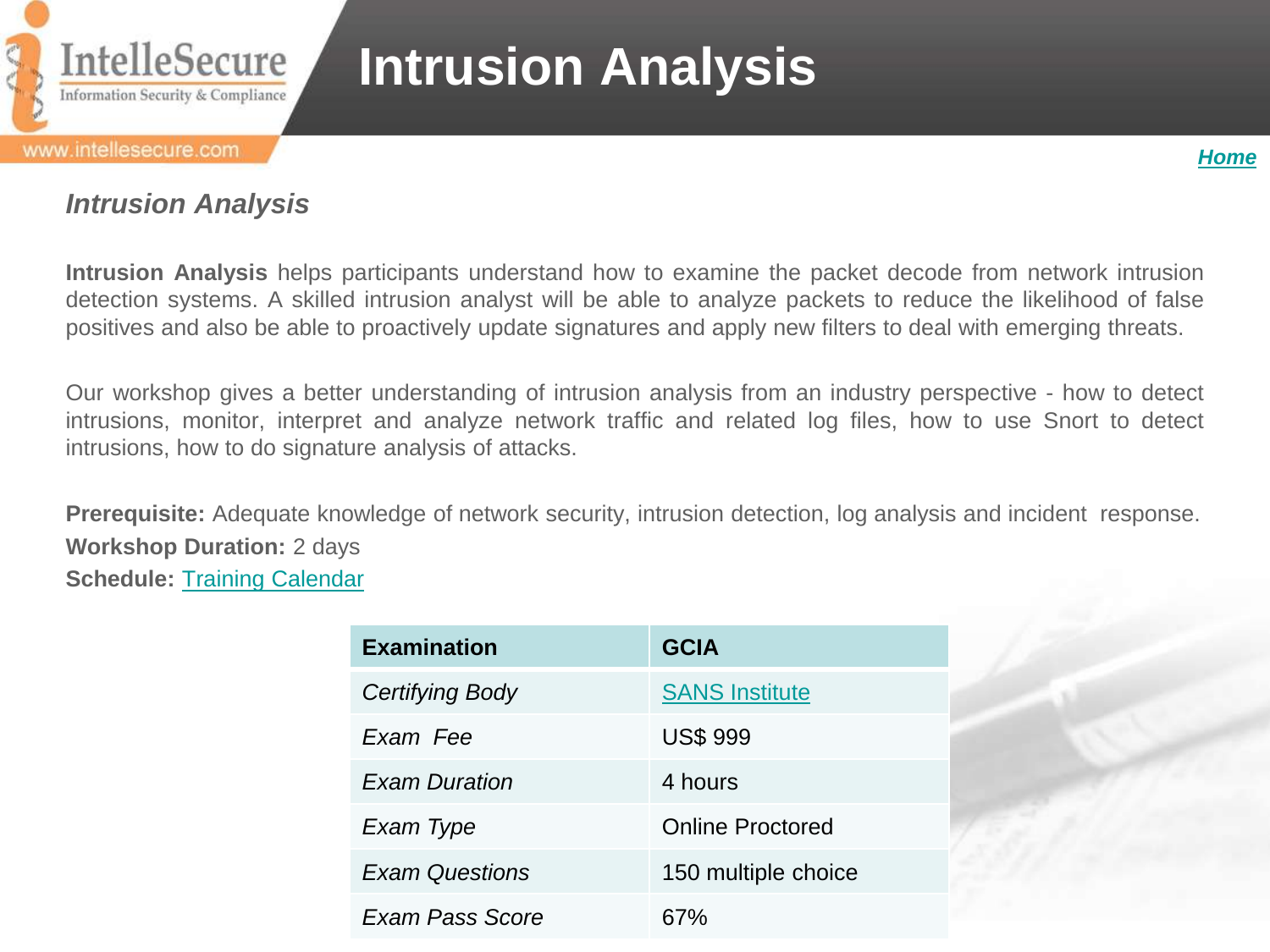

# **Malware Analysis**

#### www.intellesecure.com



### *Malware Analysis*

**Malware**, short for **mal**icious soft**ware** is designed to infiltrate computer system/s and wreck havoc on the operating system, network or application.

Our workshop on Malware Analysis helps participants understand how to reverse engineer malicious programs using a variety of system and network monitoring utilities, a dissembler, a debugger, and other tools covering both behavioral and code analysis.

**Prerequisite:** Adequate knowledge of network security, computer forensics and incident response. **Workshop Duration:** 2 days **Schedule:** [Training](http://www.intellesecure.com/training_calendar.php) [Calendar](http://www.intellesecure.com/training_calendar.php)

| <b>Examination</b>    | <b>GREM</b>             |
|-----------------------|-------------------------|
| Certifying Body       | <b>SANS Institute</b>   |
| Exam Fee              | <b>US\$ 999</b>         |
| <b>Exam Duration</b>  | 5 hours                 |
| Exam Type             | <b>Online Proctored</b> |
| <b>Exam Questions</b> | 180 multiple choice     |
| Exam Pass Score       | 70%                     |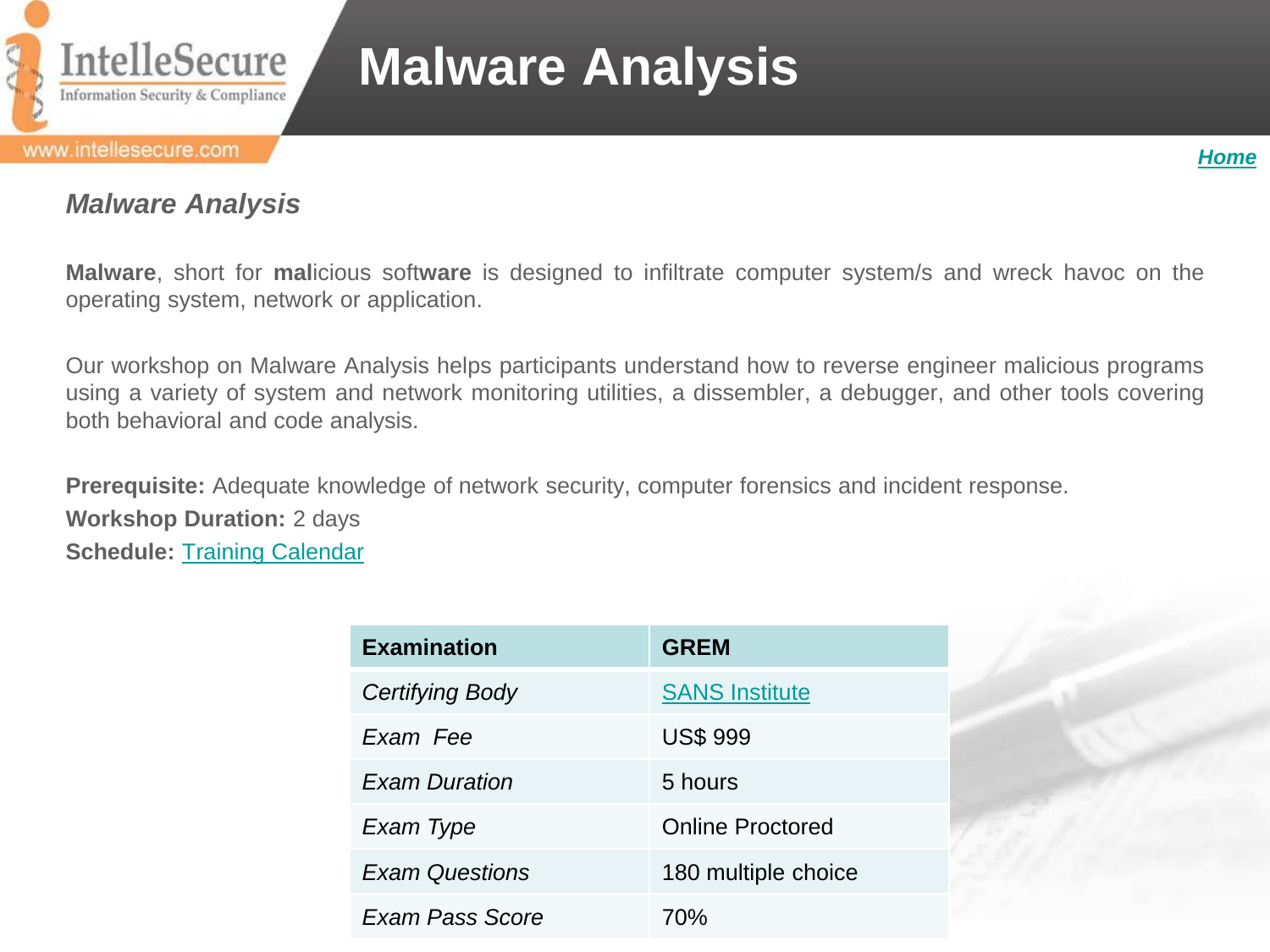



## *Certified Information Systems Security Professional*

**CISSP** is considered the Gold Standard for information security. It is considered one of the most important certifications to move up the ladder into a security management role.

**ISC<sup>2</sup>** (**I**nternational **I**nformation **S**ystems **S**ecurity **C**ertification **C**onsortium) specifies **10 security domains** in the CISSP **CBK** (**C**ommon **B**ody of **K**nowledge):

- *Access Controls*
- *Telecommunication & Network Security*
- *Information Security Governance & Risk Management*
- *Software Development Security*
- *Cryptography*
- *Security Architecture and Design*
- *Operations Security*
- *Business Continuity & Disaster Recovery Planning*
- *Legal, Regulations, Investigations & Compliance*
- *Physical (Environmental) Security*

Our workshop covers all the 10 security domains with various security concepts explained using relevant examples to help participants understand the requirements from an exam perspective. A mock exam on completion helps participants prepare for the CISSP exam from **ISC<sup>2</sup>** .

#### **Prerequisite**

- Five (5) years of work experience with at least two (2) years of specific domain expertise on any two (2) domains of the ISC<sup>2</sup> CBK.
- Waiver of one (1) year if you have four (4) years of college education.
- <span id="page-10-0"></span>• Additional waiver if you have any one of the certifications outlined in the ISC<sup>2</sup> approved list.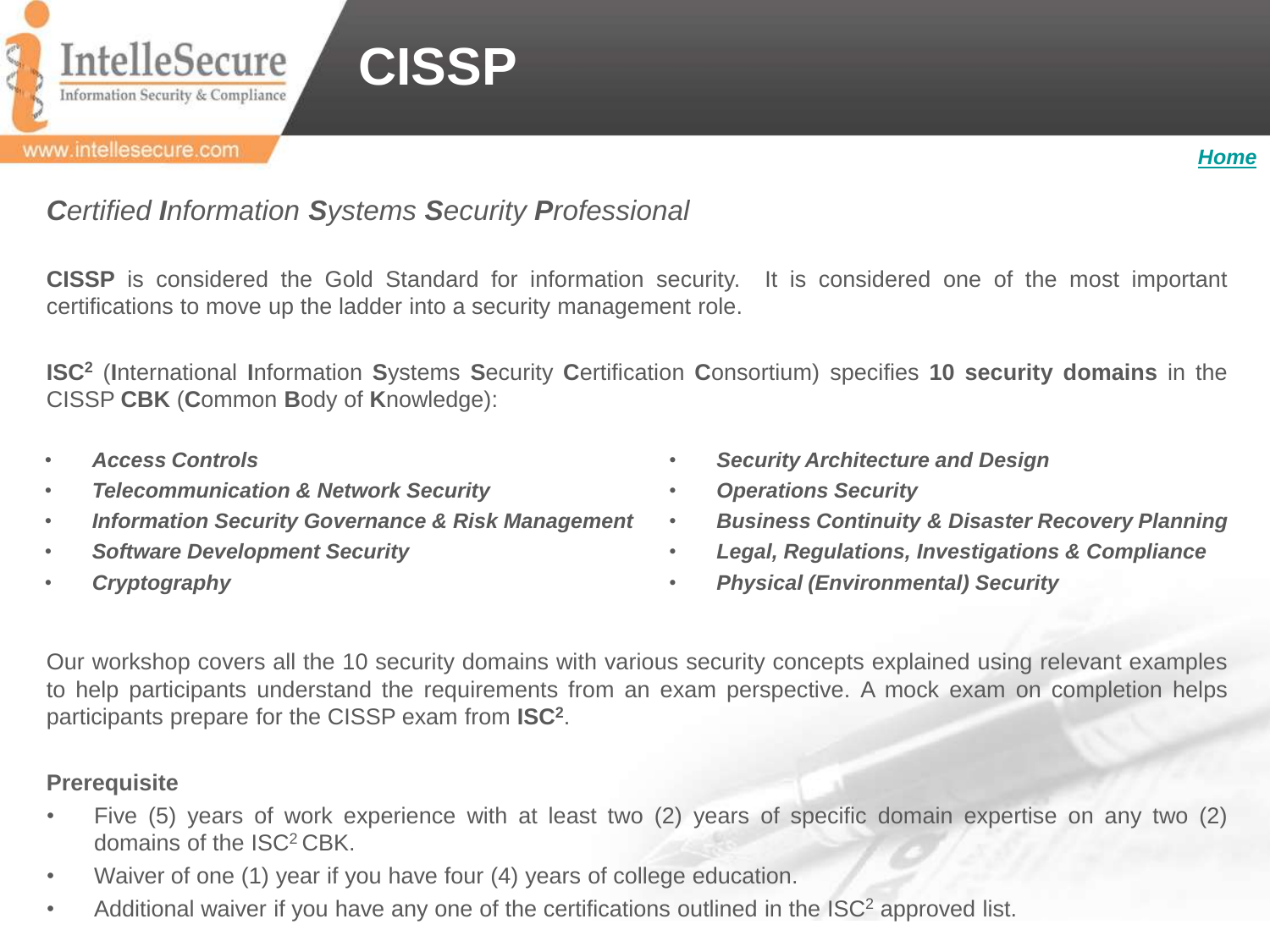

## **CISSP …**

#### www.intellesecure.com

*[Home](#page-0-0)*

**Suggested study material** would be

- All-in-one CISSP Exam Guide by *Shon Harris*
- CISSP Prep Guide Platinum Edition by *Ronald L Krutz*
- Official ISC<sup>2</sup> Guide to the CISSP CBK by *Harold Tipton*

**Workshop Duration:** 4 days

**Schedule:** [Training Calendar](http://www.intellesecure.com/training_calendar.php)

### **Certification Process & Maintenance**

- **Endorsement** from existing CISSP
- Minimum 20 contact hours of **CPE** (**C**ontinuing **P**rofessional **E**ducation)
- Minimum 120 contact hours of CPE during a fixed 3 year period
- US\$ 85 towards **AMF** (**A**nnual **M**aintenance **F**ee)

| <b>Examination</b>     | <b>CISSP</b>                                                                                 |
|------------------------|----------------------------------------------------------------------------------------------|
| <b>Certifying Body</b> | <b>ISC<sup>2</sup></b> (International Information Systems Security Certification Consortium) |
| Exam Fee               | <b>US\$ 599</b>                                                                              |
| <b>Exam Duration</b>   | 6 hours                                                                                      |
| Exam Type              | <b>Online Pearson VUE</b>                                                                    |
| <b>Exam Questions</b>  | 250 multiple choice                                                                          |
| Exam Pass Score        | 70% (Scaled score of 700 points out of a 1000 point scale)                                   |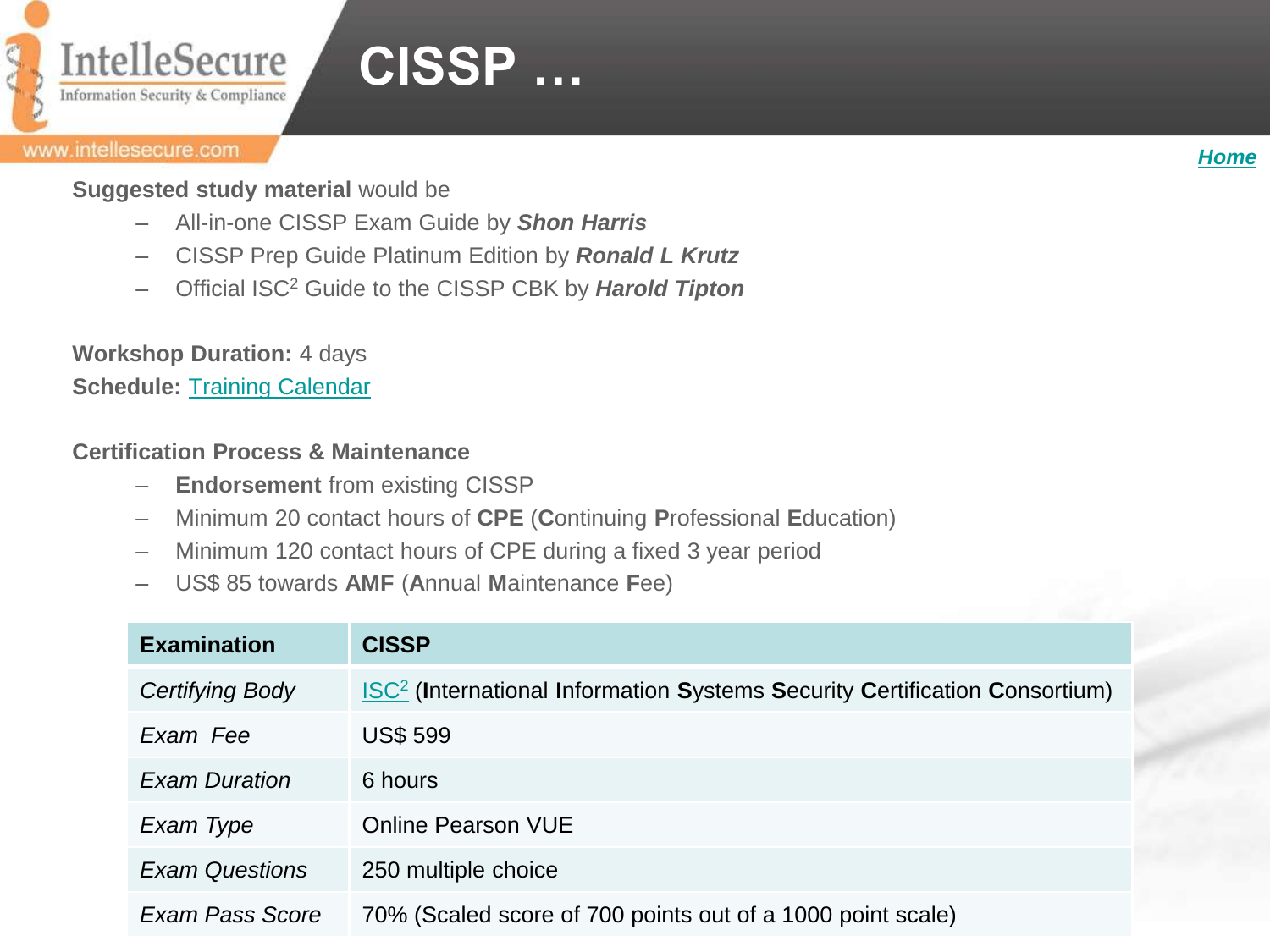

## *Certified Information Security Manager*

**CISM** is suitable for those responsible for information security management in their organization. For professionals in the information security domain, a CISM would help differentiate their experience and qualification.

**ISACA** (**I**nformation **S**ystems **A**udit and **C**ontrol **A**ssociation) specifies **4security management areas:**

- *Information Security Governance*
- *Information Risk Management and Compliance*
- *Information Security Program Development and Management*
- *Incident Management & Response*

Our workshop covers the 4 security management areas specified by ISACA for CISM with various security management concepts explained with relevant examples to help participants understand the requirements from an exam perspective. A mock exam on completion helps participants prepare for the CISM exam from **ISACA**.

#### **Prerequisite**

- Five (5) years of information security work experience with at least three (3) years of specific domain expertise on any three (3) or more of the job practice analysis areas.
- <span id="page-12-0"></span>• Experience substitution of two (2) years if you are already a CISA or CISSP in good standing and 1 year if you have one of the skill based certifications such as MCSE, SANS GIAC or CBCP specified by ISACA.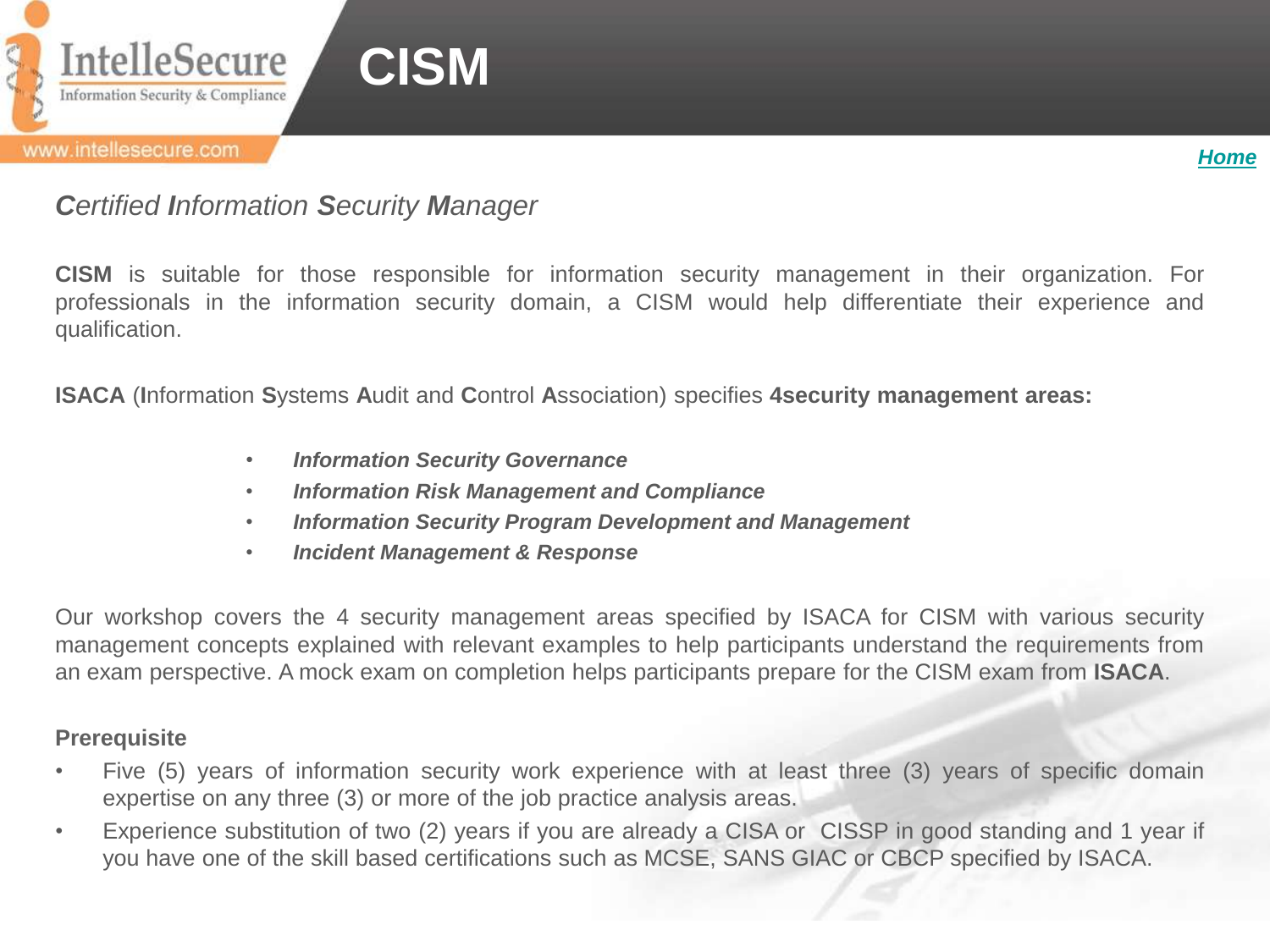

#### *[Home](#page-0-0)*

### **Suggested study material** would be

- CISM Review Manual from *ISACA*
- CISM Prep Guide by *Ronald L Krutz & Russel Dean Vines*

**Workshop Duration:** 3 days **Schedule: [Training Calendar](http://www.intellesecure.com/training_calendar.php)** 

### **Certification Process & Maintenance**

- Minimum 20 contact hours of **CPE** (**C**ontinuing **P**rofessional **E**ducation)
- Minimum 120 contact hours of CPE during a fixed 3 year period
- US\$ 40 towards **AMF** (**A**nnual **M**aintenance **F**ee)

<span id="page-13-0"></span>

| <b>Examination</b>    | <b>CISM</b>                                                       |
|-----------------------|-------------------------------------------------------------------|
| Certifying Body       | <b>ISACA (Information Systems Audit and Control Association)</b>  |
| Exam Fee              | <b>US\$ 635</b>                                                   |
| <b>Exam Duration</b>  | 4 hours                                                           |
| Exam Type             | Offline paper based (conducted twice a year in June and December) |
| <b>Exam Questions</b> | 200 multiple choice                                               |
| Exam Pass Score       | 450 (Scaled score of 450 points on a 200-800 point scale)         |